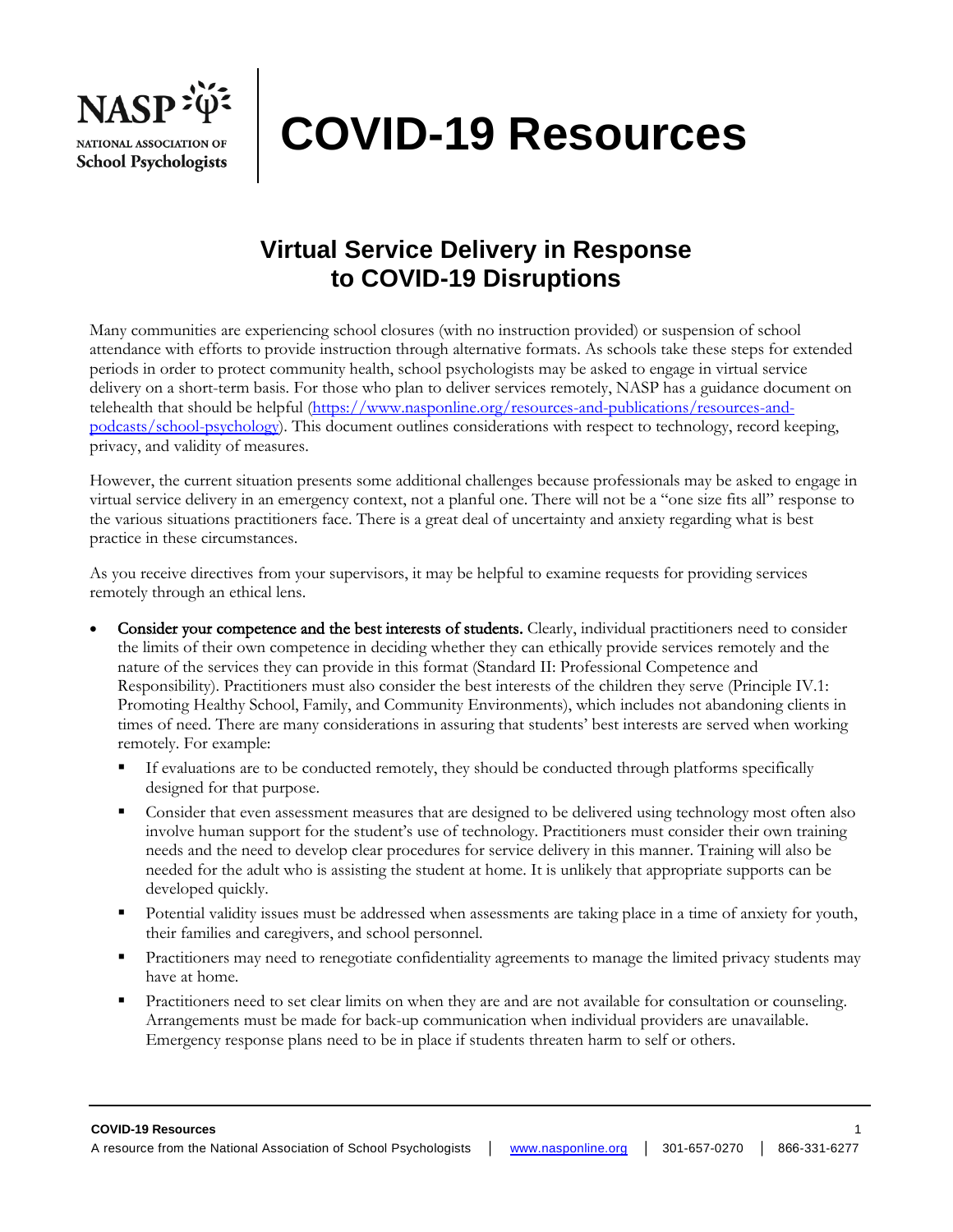- Ensure all students have equitable access to mental health and other school psychological services provided remotely. When plans are being made or directives are received, it is important to ask how all students will receive services. For example, students with disabilities, students who are from low-income economically marginalized communities, students in rural areas, and students in unstable home environments may have different needs and different opportunities to access services. School psychologists should work with school and district administrators to ensure that continued service delivery is available to *all* students who need it. This may require creative problem solving to ensure that students who do not have access to a computer, other technology-related devices, and/or internet are able to access telehealth services in the event of a prolonged school closure (Principle 1.3, 1.3.1., Fairness and Justice).
- Consider the relationship between ethics and law. School psychologists will need to know and understand the regulatory and legal limits placed on their practice by their credentialing bodies (Principle IV.2. Respect for Law and the Relationship of Law and Ethics). Consult with your state department of education and, perhaps, your state psychology board to ensure that you are practicing within the limits of your credentials.
- Continue to monitor guidance from your district, state, and the U.S. Department of Education related to service delivery requirements during extended school closings. NASP cannot provide legal guidance related to IDEA compliance and ensuring the implementation of students' IEPs during COVID-19 related school closures. School psychologists should monitor and follow guidance from the U.S. Department of Education, as well as state educational agencies (SEAs) and local educational agencies (LEAs). Direct questions about specific cases to your supervisor or the appropriate district-level administrator.
- Engage in a problem-solving process to determine the best course of action in individual cases. Consider the problem-solving model presented in Armistead, Williams, and Jacob (2011) as a model. It includes seven steps:
	- 1. Describe the problem situation.
	- 2. Define the potential ethical–legal issues involved.
	- 3. Consult available ethical and legal guidelines.
	- 4. Confer with supervisors and colleagues.
	- 5. Evaluate the rights, responsibilities, and welfare of all affected parties.
	- 6. Consider alternative solutions and the likely consequences of each.
	- 7. Elect a course of action and assume responsibility for this decision.

Our guidance is limited at this point while we await additional information from the U.S. Department of Education regarding service delivery, timelines, and other special education related issues during extended school closings. We will disseminate this information when it is received.

In the meantime, please keep in close touch with your state department of education and your LEAs for additional guidance. Coordination between the local school district, other service providers, and available technology will be critical. In addition, some practitioners may find the following documents of use (although none are directed specifically at school psychology practice).

#### From the Department of Health and Human Services

- [https://www.hhs.gov/hipaa/for-professionals/special-topics/emergency-preparedness/notification](https://www.hhs.gov/hipaa/for-professionals/special-topics/emergency-preparedness/notification-enforcement-discretion-telehealth/index.html)[enforcement-discretion-telehealth/index.html](https://www.hhs.gov/hipaa/for-professionals/special-topics/emergency-preparedness/notification-enforcement-discretion-telehealth/index.html)
- [https://www.hhs.gov/hipaa/for-professionals/special-topics/emergency-preparedness/notification](https://www.hhs.gov/hipaa/for-professionals/special-topics/emergency-preparedness/notification-enforcement-discretion-telehealth/index.html)[enforcement-discretion-telehealth/index.html#](https://www.hhs.gov/hipaa/for-professionals/special-topics/emergency-preparedness/notification-enforcement-discretion-telehealth/index.html)

#### From the Department of Education

- <https://www2.ed.gov/about/offices/list/ocr/docs/ocr-coronavirus-fact-sheet.pdf>
- <https://www.ed.gov/coronavirus/>

#### **COVID-19 Resources** 2